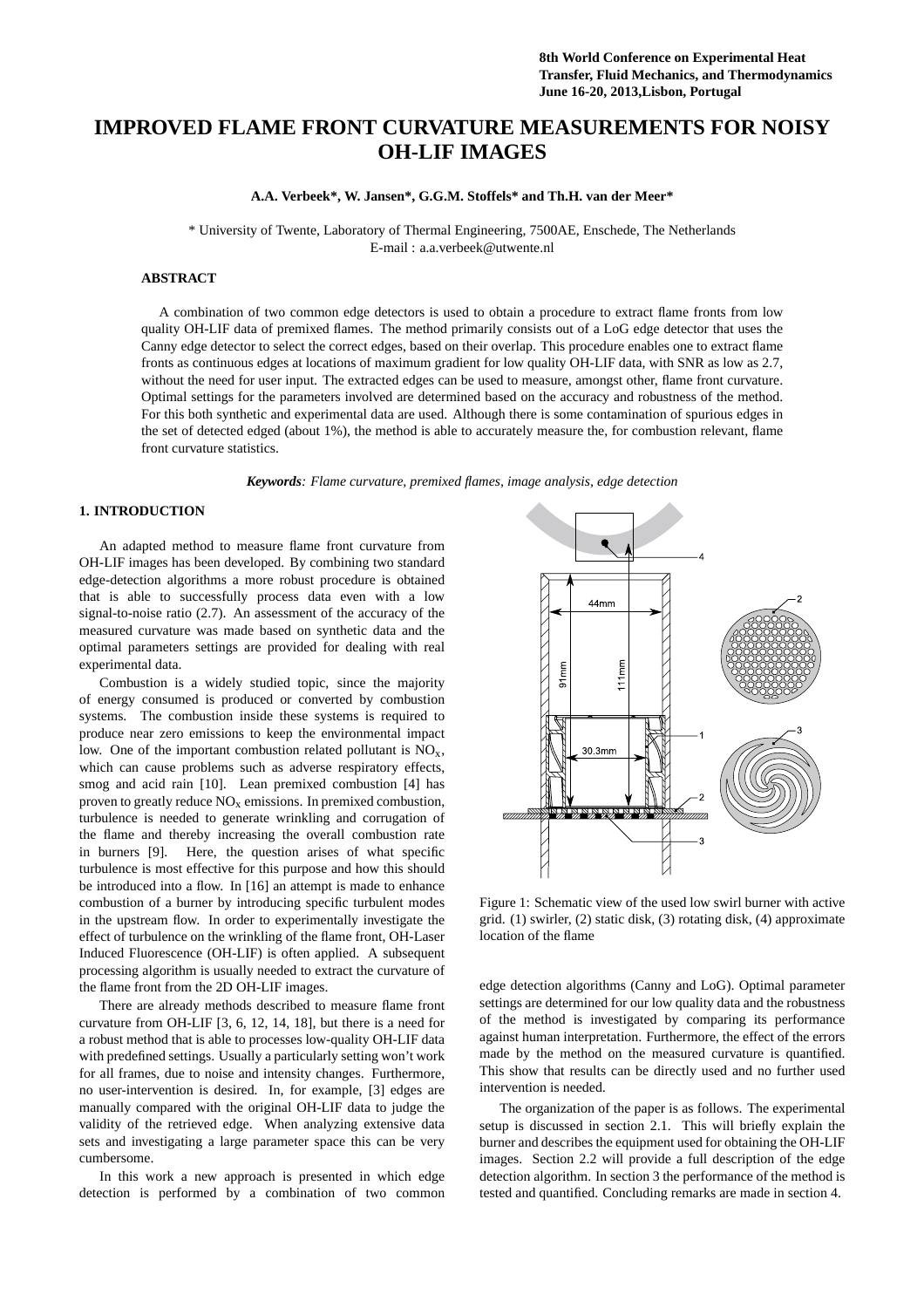# **2. EXPERIMENT**

# **2.1 How is the OH-LIF data acquired?**

The OH-LIF images that are used in this work are obtained from a low swirl burner [2] in combination with an active grid as described in more detail by Verbeek et al. [16]. In fig.1a schematic of the used burner is depicted. Due to the absence of a recirculation zone in Low-Swirl burners, the central part of the flame is only wrinkled by the upstream applied turbulence. Therefore, this burner is particularly suited for investigating the interaction of turbulence and combustion. The burner consists of a tube with an inner diameter of 44 mm and a length of 91 mm. Swirl is added to the flow in the outer annulus by a swirler. The central part of the flow remains axial, but turbulence is added by active grid composed of a rotating and a static perforated disk. At approximately 20mm downstream of the burner exit the flame will stabilize. The region from where the flame front is captured is indicated by the rectangle in fig.1.

OH-LIF is a common technique to capture the instantaneous geometry of premixed flames [5]. An example of an image obtained by OH-LIF is shown in fig.3a. Laser light of a well-defined wavelength is used to electronically excite specific, combustion related, molecules. Upon relaxation of the molecule fluorescence is emitted which is captured by an intensified camera. The combustion related species can be, for example, OH, CH or NO. For visualizing the premixed flame front, OH is the species of choice. OH is formed at the flame front and remains present in the burned gasses, which makes it relatively simple to discriminate between burned and unburned regions and to locate the interface, i.e., the flame front. An alternative would be CH-LIF. Since CH is only present at the reaction zone itself, it will directly provide the location of the flame front. However, the significantly lower intensity of the fluorescence makes this method less favorable. Identifying the burned and unburned regions based on the CH-LIF data will be complicated for heavily corrugated flame fronts.

#### **2.1.1 Equipment**

.

To obtain 2D cross sections of the flame by OH-LIF a tunable laser, sheet forming optics and a intensified camera are used. An excimer pumped dye laser (Lambda Physik LPX 240i in combination with Lambda Physik Scanmate 2, Coumarin-153 Dye dissolved in Methanol) is used to generate light with a wavelength near 283 nm. The laser is tuned to the  $P_1(2)$  line @282.56 nm of the  $A^2\Sigma^+(\nu'=1) \leftarrow X^2\Pi(\nu''=0)$  absorption band, since this resulted in the strongest fluorescence signal. The pulse energy is about 0.3 mJ.

The laser beam is converted into a planar sheet by using five lenses as indicated in fig.2. The first two, forming a telescope, are used to decrease the size of the incoming beam. The subsequent two cylindrical lenses convert the beam into a sheet with a height of approximately 25 mm. To obtain true 2D cross sections of the flame a sufficiently thin sheet is needed. By using an additional transversely cylindrical lens the thickness of the sheet is kept below 150  $\mu$ m. This value is smaller than the typical flame front thickness of 0.5 mm and also smaller than the expected size of the wrinkles in the flame front (in the order of 0.4 mm based on similar experiments of [3, 6]) and the sheet should therefore be sufficiently thin.

The fluorescence is captured with an image intensifier (LaVision HS-IRO) together with a CCD camera (Redlake



Figure 2: Sheet forming optics.

MotionScope 1000S). As objective the Cerco UV lens 45 F/1.8 is used. Since the minimum focus distance of 60 cm results in insufficient resolution an additional convex lens (f=100 mm) is placed in front of the objective to provide for additional magnification. The complete configuration captures a region of the flame of  $18.0 \times 15.7$  mm with a resolution of  $480 \times 420$  px (37.5)  $\mu$ m/px).

A data set of 915 frames that was recorded with the described setup is used in this work to analyze the performance of the new edge detection method.

# **2.1.2 Quality of the data**

As a measure of the quality of the OH-LIF data, the signal to noise (*SNR<sub>LIF</sub>*) is used. It is defined by eq.1 [13], where  $\mu$ and *s* stand for the mean and standard deviation of the signal. The subscript *b* and *u* indicate the burned and unburned state respectively. To extract the intensity data unambiguously from the burned and unburned areas the edge region itself is disregarded, i.e., the data points less than 10 px away from an edge are excluded. Only regions of similar size are compared, which means that only frames with a fraction of burned area between 30 and 70% are used. The *SNRLIF* for the data set that is used for this study varies between 1.4 and 5.5 with a mean of 2.7 and can be considered as low compared to [13, 15].

$$
SNR_{LIF} = \frac{\mu_b - \mu_u}{s_b} \tag{1}
$$

#### **2.2 Edge detection**

Many different edge detection algorithms where tested for their ability to flawlessly detect the flame fronts present in the image. In fig.3a an example is shown of a captured image. Although this task seems to be trivial for human perception, implementing these computationally proved to be a challenge.

The simplest method would be converting an image to a binary image based on an intensity based threshold. However, this results in poor localization of edges, since the user has to set an appropriate threshold value. Although standard methods are available for this selection [8], the detected edge usually does not correspond with the location of the highest gradient. As an example in the top of fig.3a there is a small decrease in signal, where at some location the threshold will be crossed. A detected edge at this location is clearly not a physical one.

The step to a gradient based method is easily made when edges are to be found at locations of maximal gradient. One method that results in good localization of edges is the Laplacian of Gaussian (LoG) method described by [7]. This provides edges at zero-crossings of the Laplacian,  $\nabla^2$ , of the Gaussian smoothed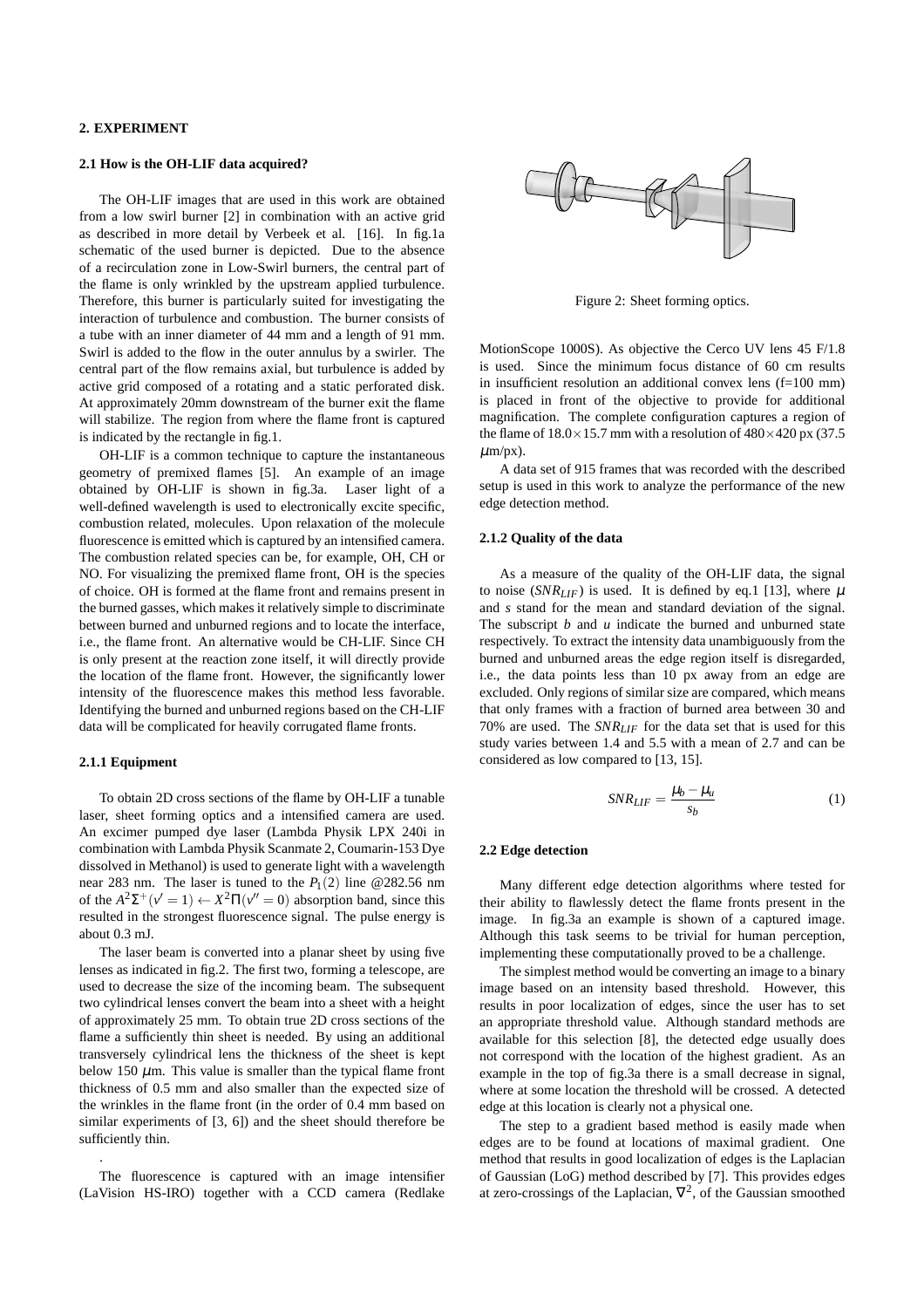image. (This marks the location of maximum gradients) Besides good localization it provides continuous edges. The drawback is that a threshold is needed to separate between physical edges, having high gradient, and non-physical edges found in regions of a more uniform intensity (see fig.3b-c).

A popular, more advanced edge detection method is the Canny method [1]. It uses a more elaborate algorithm, which also uses the image gradient, but it differs by incorporating linking of several edge fragments and hysteresis in the threshold value. Although the method is most robust in our perspective from all standard methods, it is not suitable for curvature measurements, since especially at the linking of several fragments unnatural curvatures are introduced. Furthermore, a tradeoff must be made between the number of physical edges found in a continuous manner and the number of spurious edges. This is illustrated in fig.3d-g.

# **2.2.1 Combination of LoG and Canny**

To improve the success-rate of the edge detection, the two latter standard methods are combined. We use the edges detected as the zero-crossings of the LoG-filter, which are always closed contours or connected to the border of the image, but we select only those that overlap with the edges found by the Canny algorithm. The reason that continuous edges are preferred or rather required is that continuous edges make it possible to binarize the image in burned (1) and unburned (0) regions. Without closed edges this would be ambiguous.

Fig.3h shows the example frame with both the LoG and Canny edges. The edges considered as 'physical' are not found at exactly the same location by the two separate methods. Therefore, the number of overlapping pixels for each LoG edge,  $N_O^i$ , is calculated by the number of pixels from a thickened or 'dilated' LoG edge,  $N_{L,D}^i$ , overlapping with the pixels of Canny edges,  $N_C$ . The overlapping ratio,  $O_i$  is than defined by the ratio of  $N_O^i$  and the number of pixels from the LoG edge,  $N_L^i$ , see eq.2.

$$
O_i = \frac{N_O^i}{N_L^i} = \frac{N_{L,D}^i \cup N_C}{N_L^i}
$$
 (2)

# **2.2.2 Output of edge detection**

Once the edges are detected additional processing is needed to obtain flame front curvatures, but also for evaluating the progress variable (burned/unburned) or flame surface density.

To be able to calculate the curvature, as defined by eq.3, along an edge composed of discrete pixels, first a continuous description is needed. This is done by fitting a smoothing spline [11] through the edge pixels. Such a spline is allowed to deviate somewhat edge pixels, but creating thereby a differentiable parameterization of the edge. The maximal deviation allowed is controlled by a new parameter, the spline tolerance,  $f$ , which is the maximal allowable distance between the edge pixel and the spline. The sign of the curvature is defined positive when the center of curvature is positioned in the unburned zone. By checking the sign of the image intensity derivative in the normal direction at a single location in the flame front it is determined if this is the case. If not the sign of curvature is flipped for the corresponding edge.

$$
\kappa = \frac{x'y'' - y'x''}{(x'^2 + y'^2)^{3/2}}
$$
 (3)

The progress variable (PV) each region, i.e., 1 for burned or 0 for unburned, is determined by comparing the mean intensity

of the largest region with the Otsu threshold [8] of the total image. Although this method was considered as inadequate for edge detection, for determining the state of the regions it provides a robust threshold value without requiring user input. With the PV known in a single region, the PV for the remainder of the frame is evident. It is alternating for every adjacent region.

# **2.2.3 Methods parameters**

The newly proposed method consist of several parameters that need to be set a-priori. Each of these parameters will be addressed in how it affects either the robustness of the edge detection or the accuracy of the detected curvature. The parameters are to be divided in these two groups as displayed in table 1. In the next section appropriate values for these parameters will be deduced and presented. Besides these five parameters there are a few other parameters, which will not be discussed further, either because the value was set according to literature or it is of little influence. However, for completeness they are summed here.

- 1. The lower threshold in the Canny's edge detector,  $t_{CL}$ , is set to 0.4*tCH* as implemented in the edge MATLAB-routine and also suggested by [1].
- 2. The size of the Gaussian smoothing mask,  $m_{\sigma}$ , is set to  $6\sigma \times 6\sigma$ . With such a mask-width the integral of the 2D Gaussian function is within 1% deviation of the same integral on an infinite sized mask. It is also the default value of edge MATLAB-routine. Increasing  $m_{\sigma}$  did not reveal an improved accuracy in the detected curvature, while computational power significantly increased.
- 3. To obtain the smoothed image in the region closer than  $0.5m<sub>σ</sub>$ to the border, information from outside the domain is needed. Although the default MATLAB implementation uses here the value of the nearest border pixel, there is no physical justification to do so. After determining the edges with both methods the result is cropped  $0.5m<sub>\sigma</sub>$  from the frame border.
- 4. The continuous representation of the spline is realized with a cubic smoothing spline, which can be obtained by invoking the spaps MATLAB-routine. A cubic spline fulfills the requirement of being twice differentiable which is needed to calculate the terms in eq.3.
- 5. For very short edges it is not possible to obtain a cubic spline representation. Therefore edges smaller than 20 px in length are discarded.

Table 1: Parameters involved in the new edge detection method. The first two affect the accuracy of the detected curvature, while the latter three will influence the robustness of the edge detection process.

|          | Symbol Description                                                                         | Unit               |
|----------|--------------------------------------------------------------------------------------------|--------------------|
| σ        | Standard deviation of the Gaussian smoothing.<br>Used for both LoG and Canny edge detector | $\lceil px \rceil$ |
| f        | Maximum allowable distance between edge<br>pixels and smoothing spline.                    | px                 |
| $t_{CH}$ | Upper threshold of the Canny edge detector.                                                | I-l                |
| $t_{O}$  | Threshold value for minimum overlap ratio of<br>LoG and Canny edges.                       | Ŀ1                 |
| d        | Thickening of the LoG edge before comparing it<br>with the Canny edges.                    | px                 |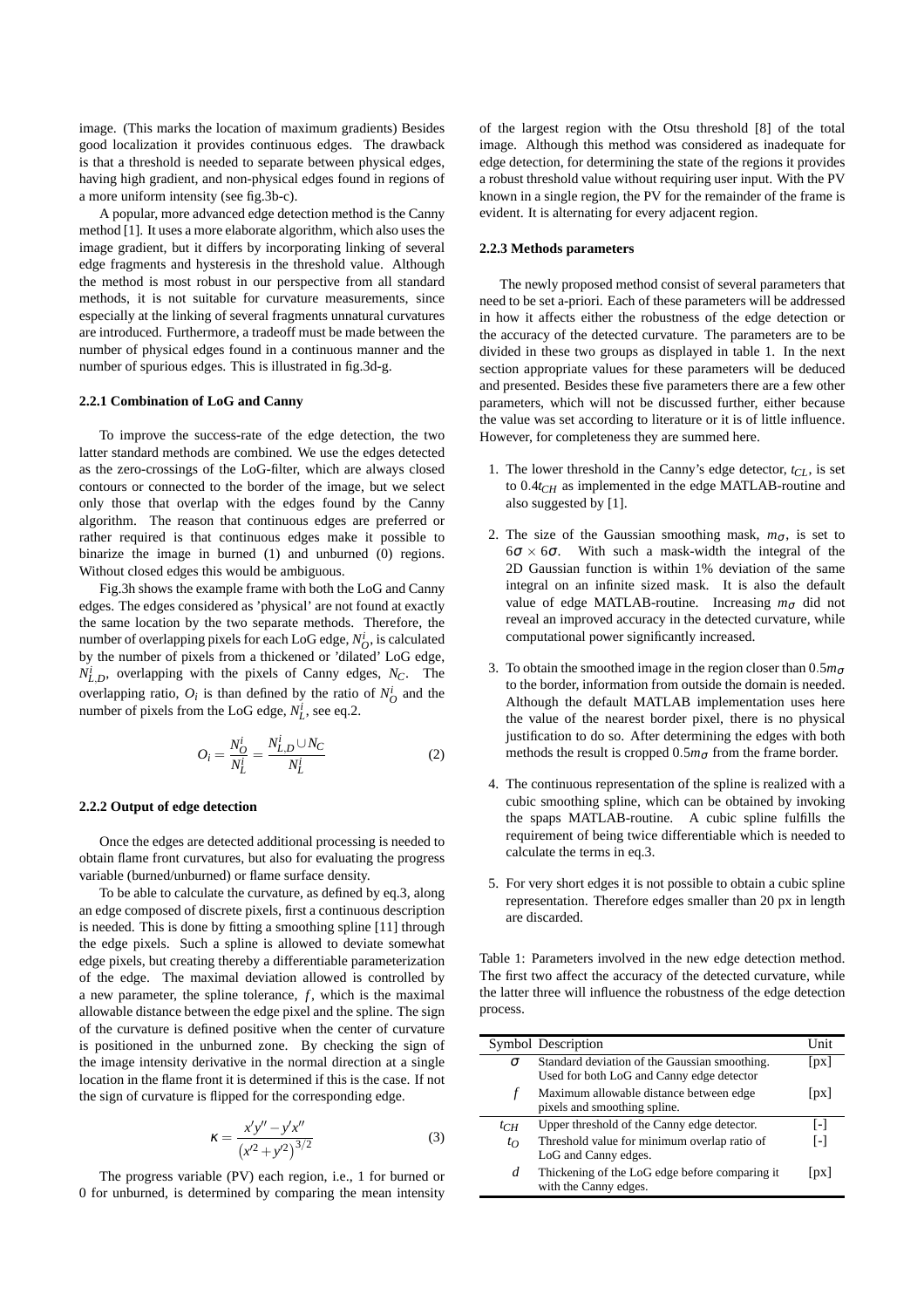

Figure 3: From top left to bottom right: (a) Original OH-LIF image. (b,c) All edges found by the LoG method for <sup>σ</sup>=4 and 16 (d-g) Edges found by Canny method for different threshold values,  $t_{CH}$ =0.01, 0.2, 0.4 and 0.9, with  $\sigma$ =16. The value of  $t_{CL}$  is kept fixed relative to  $t_{CH}$ , i.e.,  $t_{CL}$ =0.4 $t_{CH}$  (h) Combination of Canny and LoG method.

## **3. RESULTS AND DISCUSSION**

What are the optimal settings for the new edge detection method when applying it to data obtained with the experimental setup as described in 2.1? In this section an answer will be given to that question. In 3.1 synthetic data is being subjected to the edge detector to investigate how the accuracy of the measured curvature is affected by  $\sigma$  and *f*. In 3.2 the effect of  $t_{CH}$ , *d* and  $t<sub>O</sub>$  on the robustness of the edge-detector is examined when applying it to real experimental data. In 3.3 the overlap based thresholding of the new edge detection method is compared to a more conventional thresholding. Finally, in 3.4 the statistics of the flame front curvature that follow from the method are compared with those that follow from human interpretation.

#### **3.1 Accuracy**

Some smoothing is necessary in the edge-detection process to suppress the influence of noise, but this also eliminates small scale details present in the flame front. Also the smoothing spline that is used to obtain a continuous description of the retrieved edge has an influence on the accuracy of which small scale details can be resolved. The extend of this behavior is quantified by applying the method to synthetic data with known curvatures. The synthetic data used consists of circles with radii ranging from 1 to 120 px. To obtain different rasterized representations of the same circle, the circles are generated on a six times larger grid where there origin is shifted between 0 and 5 pixels in both horizontal and vertical direction. Upon downsampling the multiple rasterizations are realized. The advantage of using circular data is that curvature along the boundary is constant such that methods ideally returns a Dirac delta function shaped distribution for the measured curvature.

#### **3.1.1 Effect of** <sup>σ</sup>

The effect of varying  $\sigma$  is shown in fig.4. Here the mean value of the measured curvature  $(\bar{k})$  is normalized by the analytical curvature  $(r^{-1})$  and plotted against the circle's radius



Figure 4: Normalized graph of the measured curvature as function of the circle radius for different values of  $\sigma$ .

( $r$ ) normalized by  $\sigma$ . This normalizations makes the graphs for different  $\sigma$  more or less collapse.

It can be seen that the edge detector acts as a low-pass-filter. When features are small, i.e., small compared to  $\sigma$ , the curvature is seriously underestimated. As a rule-of-thumb for the user it can be stated that curvatures can be measured with an error within 10%, when  $r/\sigma \geq 2$ .

Although one can state that the lines more or less collapse, there is some difference. Using a smaller  $\sigma$  results in higher measured curvature, with for  $\sigma = 2$  a measured curvature even higher than the analytical value. This can be explained by the behavior of the smoothing spline, that is allowed to deviate *f* px from detected edge, resulting in a circular spline with a radius *f* px smaller than the radius of the detected circular edge. For small  $\sigma$  this effect is more prominent and can even lead to over prediction of the curvature. However, the error less than 10% is still guaranteed for  $r/\sigma \geq 2$ .

## **3.1.2 Spline tolerance**

Variation of *f* is also studied. In fig.5b the signal-to-noise ratio (SNR) of the curvature is plotted as function of the circle radius. This SNR is defined by the mean curvature divided by the standard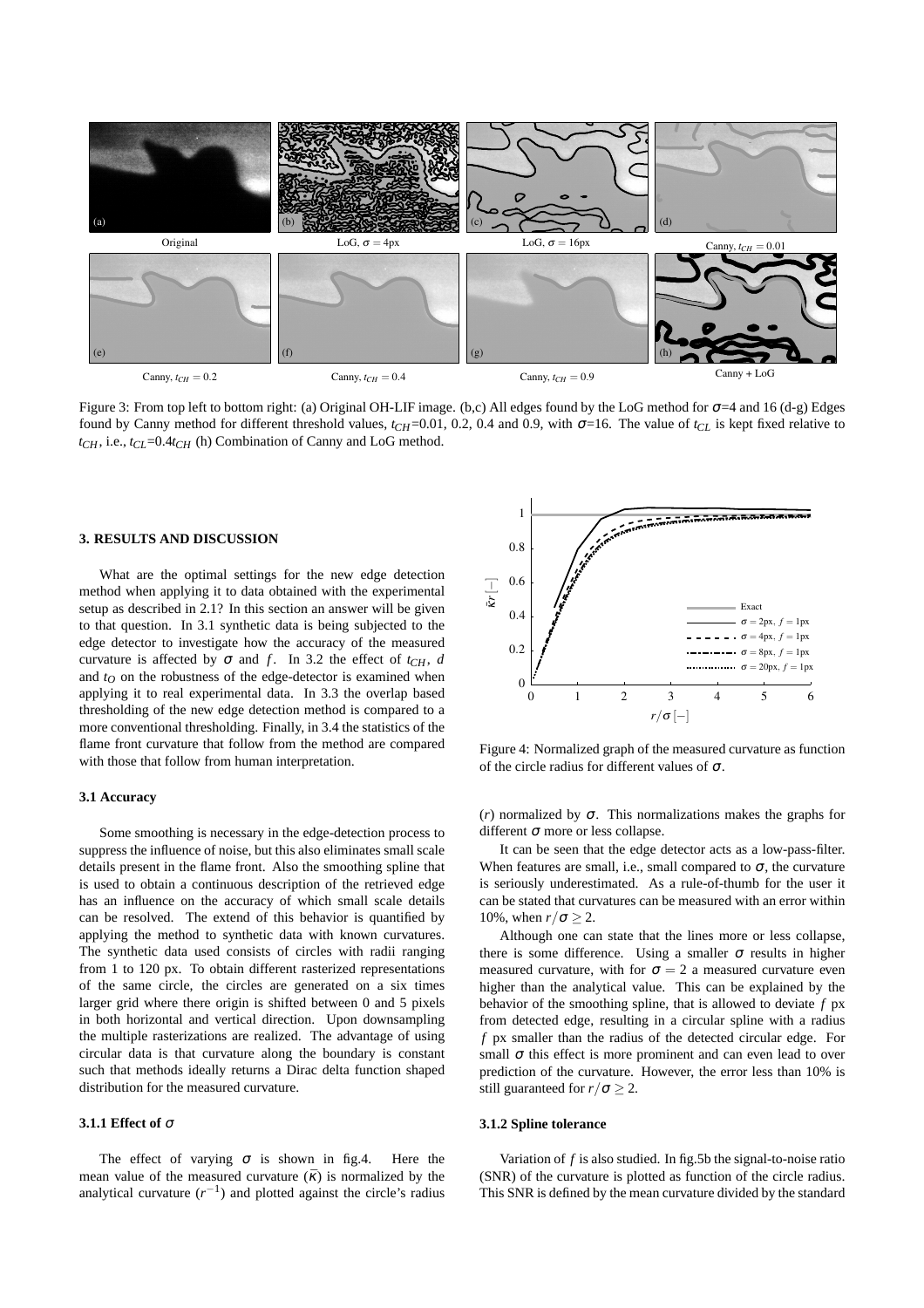

Figure 5: (a) Signal-to-Noise ratio of the measured curvature as function of  $r/\sigma$ . (b) Normalized graph of the measured curvature as function of the circle radius for different values of *f* .

deviation of the curvature. Using a tolerance below  $\frac{1}{2}\sqrt{2}$  px gives very poor results, since the SNR is in the order of 1. Using exactly  $f = \frac{1}{2}\sqrt{2}$  px occasionally results in a low SNR, but using a value of 1 px or higher provides satisfactory results, with an SNR larger than 10 for all radii. Due to the discrete steps made by the edge pixels, which are round-off effects, the spline curve needs to 'cut off the corners' somewhat to give a smooth representation of the edge. To represent a straight line which is not exactly horizontal or vertical, the pixels deviate up to  $\frac{1}{2}\sqrt{2}$  px from the line and therefore a spline reconstructing the original line should at least have a tolerance  $\frac{1}{2}\sqrt{2}$  px. This minimum value is also supported by the results of the processed synthetic data with different *f* .

Using a spline tolerance introduces an offset in the obtained curvature as could already be seen from fig.4. In fig.5a again  $\overline{\kappa}r$  is plotted as function of  $r/\sigma$ , but since solely f is varied for the different lines, this illustrates very well the effect of *f*. The spline cuts off at edges with high curvatures due to its nature of its definition. For a circle with radius *r* this means that the corresponding spline describes a circle with radius  $r - f$ . This corresponds with the fact that a higher curvature is detected when *f* is larger.

To control the error in curvature of this effect, *f* should be much smaller than the radii present in the image. Increasing the tolerance much above the minimum value of  $\frac{1}{2}\sqrt{2}$  px does not increase the accuracy further, so it is recommended to set *f* to 1.

## **3.2 Experimental data**.

While the previous subsection discussed the accuracy of which the LoG edge detector together with the smoothing spline is capable of resolving curvatures present in the data, in this subsection the performance of the complete algorithm is assessed. This is done by analyzing how well the algorithm selects only physical edges from the clutter of edges that the LoG edge detector retrieves from our OH-LIF data.



Figure 6: (a) LIF image with on top the Canny edges colored by the maximum value of *tCH* upon which the location is included as edge. The gray scale applies only to the edges and not to the backgroud. (b) The dotted line indicates the window for  $t_{CH}$  for succesfull detection of physical edges by the Canny filter for the specific frame. The solid line represents the window averaged over all frames.

In order to obtain the optimal value for  $t_{CH}$ , the performance of solely the Canny edge detector is evaluated for our dataset. First, for every frame of the dataset a window is determined for *tCH* in which the result contains only physical edges. Secondly, the averaged window for all frames is determined of which the maximum is used to obtain the optimal value for *tCH*. At this value the most physical edges are included.

To obtain the window for a certain frame *I*, the outcome of the Canny edge detector,  $X = \text{canny}(I, t_{CH})$ , is averaged for  $t_{CH}$ between 0 and 1, i.e.,  $\bar{X} = \int_0^1 \text{canny}(I, t_{CH}) dt_{CH}$ . Since *X* contains either ones for edge pixels and zeros for all other pixels, in the averaged result,  $\bar{X}$ , every edge pixel is evaluated between 0 and 1 indicating up to which threshold value this pixel will be evaluated as being part of an edge. This result is displayed in fig.6a. By manually selecting the physical edges from  $\bar{X}$ , the window for  $t_{CH}$  for the specific frame is determined, see fig.6b. At the lower end of the threshold window all unphysical edges are only just suppressed, while at the upper end the less pronounced physical edge is about the be suppressed. The averaged window is also plotted in fig.6b.

Since the Canny edge detector can create discontinuous edges, with the endpoints usually already excluded from the result for low values of *tCH*, some attention is needed here. In fig.6a the endpoints of the two major edges are clearly of different value than the main part of those edged. By including only the 90% highest valued pixels of an edge marked as physical, the ambiguous regions are automatically omitted.

From the averaged window of fig.6b it follows that optimal value of  $t_{CH}$  is about 0.41. To be on the save side, so further away from the steep descent where a lot of incorrect edges will be included the value of 0.45 will be used.

#### **3.2.2 Overlap of Canny and LoG**

With the overlapping of the Canny and LoG edges as the basis

#### **3.2.1 Canny threshold**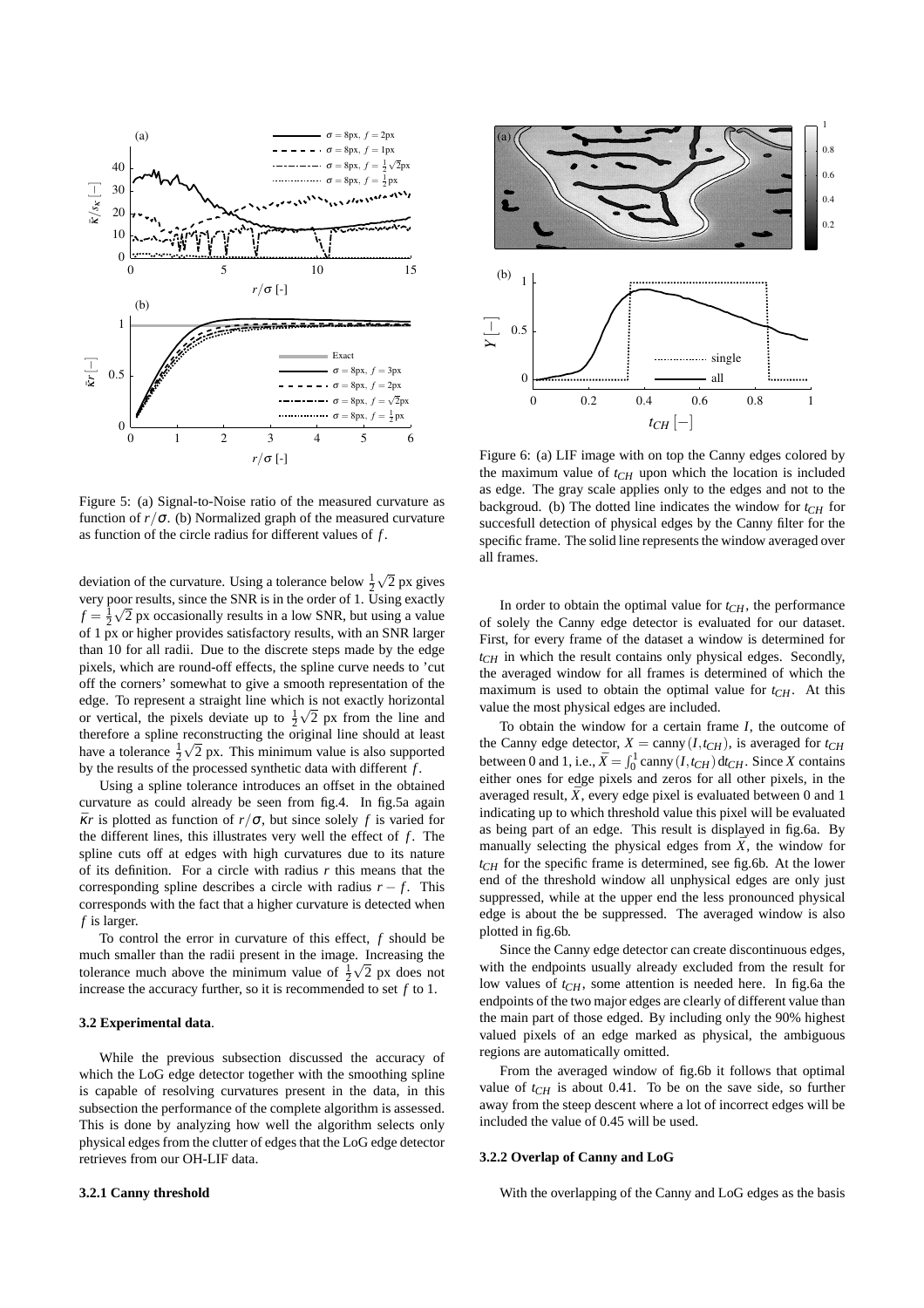of the newly proposed edge detector, here the parameters involved specifically in this overlap are analyzed. These are the amount of dilation of the LoG edge *d* and overlapping ratio threshold *tO*.

To objectively determine optimal values for both *to* and *d* the  $\chi^2$ -metric is used similar to [13, 17]. In this analysis the outcome of the selection of LoG by the algorithm is compared to the ground truth (GT), which is the outcome of manually selecting physical LoG edges. For every evaluated LoG edge there are four possibilities, as summarized in table 2.  $\chi^2$  is defined by eq.4 and is maximized as  $\chi^2 = 1$ , when the outcome of the algorithm is identical to the GT.

$$
\chi^2 = \frac{\frac{TP}{TP+FN} - TP - FP}{1 - TP - FP} \cdot \frac{TP + FP - \frac{FP}{1 - TP - FN}}{TP + FP}
$$
(4)

All LoG edges are detected from the 915 frames of the dataset for  $\sigma$ =10, 12 and 16. For every edge it is determined if the edge is either physical or not. When part of an edge is unphysical, the complete edge was rejected.

#### **Dilation of LoG edges**

In fig.7 the maximum  $\chi^2$  value is plotted as function of  $d/\sigma$ for the different values of  $\sigma$ . It can be seen that using a higher *d* results in a higher  $\chi^2$  for all σ. However, using a *d* higher than  $\frac{1}{2}\sigma$  doesn't significantly increases  $\chi^2$ . It is therefore suggested to use  $d = \frac{1}{2}\sigma$ . The difference in localization of the Canny and LoG edge detectors is expected to scale with  $\sigma$  and this also suggest an asymptotic trend in overlap between Canny and dilated LoG edge for increasing *d*. Physical edges will have more overlap with the Canny edges for higher *d* , which makes it easier to separate them from the non-physical ones. This behavior is expressed in a higher  $\chi^2$  as observed.

# **Overlap threshold**

The effect of variation of the minimum overlap ratio threshold,  $t_O$  is shown in fig.8. For different values of  $\sigma$ ,  $\chi^2$  is calculated as function of  $t_O$ . For the dilation  $d = \frac{1}{2}\sigma$  was used. What immediately becomes clear is that there exists a large plateau where  $\chi^2$  is barely effected. This plateau of high  $\chi^2$  extends at least up to  $t<sub>O</sub> = 0.5$ , meaning that for this parameter range the method performs fairly constant and making the choice for *to* not critical.

It can be seen that the algorithm performs better for  $\sigma = 16$ than for the lower two values, based on the higher  $\chi^2$ . This can be understood by the fact that a higher  $\sigma$  results in more suppression of noise, making edge detection more successful for both Canny and LoG.

Table 2: Edge selection outcome possibilities

| Symbol | Definition                                                                                            |
|--------|-------------------------------------------------------------------------------------------------------|
| TP     | True Positive (hit). Fraction of edges classified as good<br>in GT and by algorithm.                  |
| ТN     | True Negative (correct rejection). Fraction of edges<br>classified as bad in GT and by algorithm.     |
| F P    | False Positive (false alarm). Fraction of edges classified<br>as bad in GT, but as good by algorithm. |
| FN     | False negative (miss). Fraction of edges classified as<br>good in GT, but as bad by algorithm.        |



Figure 7:  $\chi^2$  as function of amount of dilation, *d*, of the LoG edge before calculating the overlap ratio for different  $\sigma$ .



Figure 8:  $\chi^2$  as function of minimum overlap value,  $t_O$ , at which a LoG edge is included as a good edge.

## **3.3 Comparison with gradient thresholding**

From the previous subsection is follows that there exist a parameter settings range for which the presented edge detection method works optimal for our low quality OH-LIF data. Within this range the performance of the method is not much effect, making it a robust method. In this subsection the performance of the new method, which is basically a LoG edge selector, is compared to a more conventional selection method.

A usual implementation of a LoG edge detector involves a threshold based on the strength of the zerocrossings of the LoG of a data image, to select which pixels are marked as an edge. Using any threshold value higher than zero will result in broken edges, making such method unfavorable for our purpose. As an alternative the averaged strength of the zerocrossing for the complete edge can be used as a selection criterion. This strength is computed by averaging the gradient of the LoG of an data frame over the edge pixels of a given LoG edge, i.e. ∇*LoG*. A threshold value,  $t\sqrt{L\omega G}$ , is then used as a minimum for  $\overline{\nabla LoG}$  for the LoG edge to be marked as a good one.

Fig.9 shows the comparison between the two different edge selection methods. In fig.9a-b histograms of the selection criterion value for the physical and non-physical edges are shown. Already from these graphs it becomes clear that by using the overlap ratio as criterion, a better separation between the physical and non-physical edges is obtained. The distributions as function of  $\overline{\nabla$ *LoG* show overlap in a large range.

When looking at TP and FP (fig.9c-d), i.e., the data that will be used to obtain statistics about the flame geometry, as a function of the threshold value the same difference in separability is visible. The rate of false edges (FP) is about two orders of magnitude lower than the rate of true edges (TP) over a broad range of *tO*, while for  $t_{\overline{V}I_0G}$  such a stable range cannot be identified. However,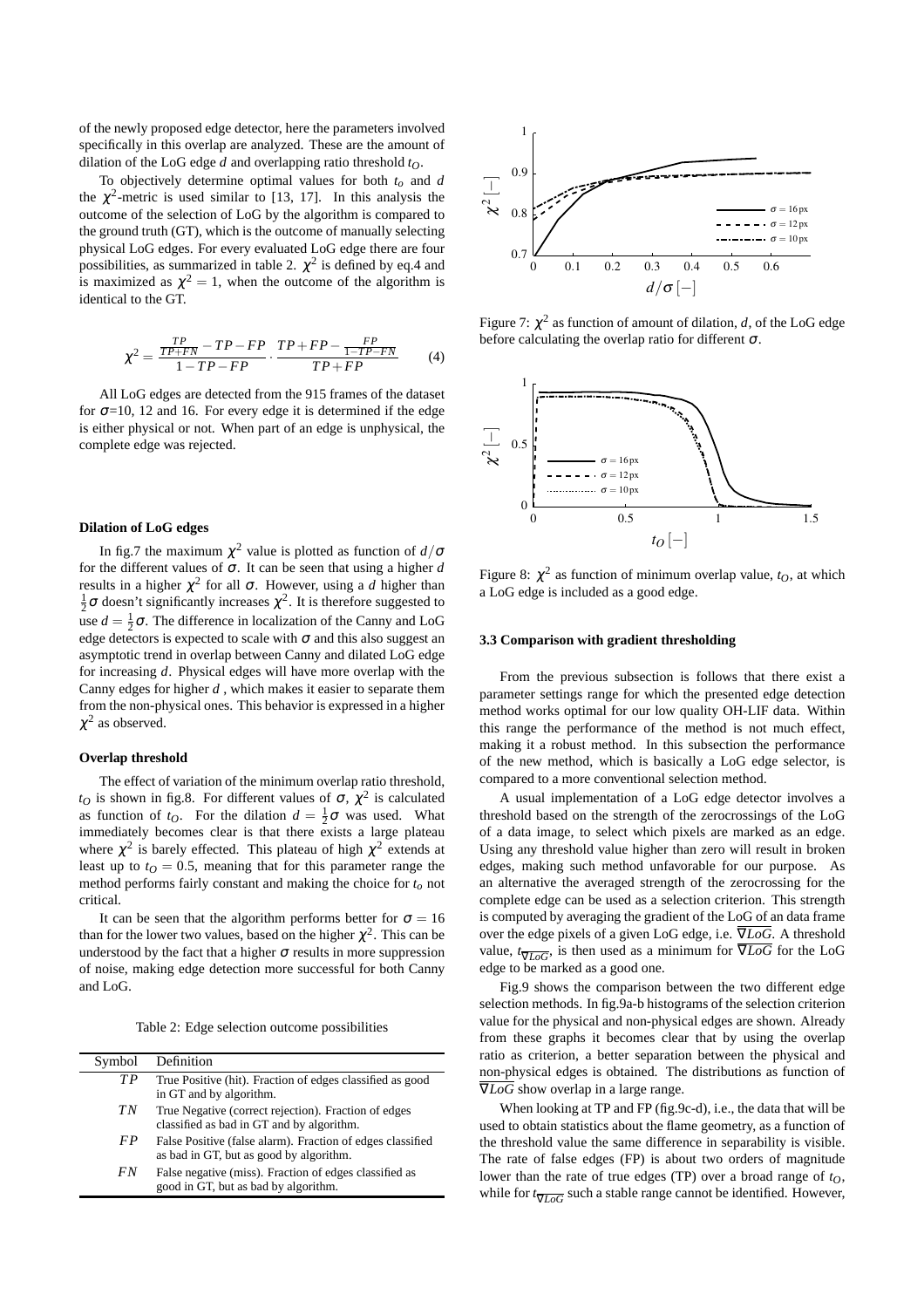there is a narrow range of *t*<sub>∇*LoG*</sub> where non-physical edges are well suppressed, while preserving physical ones. This is most clearly expressed in the  $\chi^2$ -metric, as plotted fig. 9e. The maximum value for the gradient based thresholding is slightly higher than of the overlap based thresholding, but only in a narrow range. This makes the  $\overline{V}$ *LoG*-based method less robust, since the optimal value of  $t_{\overline{V}LoG}$  will depends on the absolute intensity and quality of the data. Selection based on overlap ratio will not suffer from this deficiency and is therefore favorable.

It should be noted that for both method it is not possible to obtain a high ratio of TP/FP without rejecting some of the physical edges. There are edges marked as physical in the GT that show no overlap with Canny edges or have a low value of ∇*LoG*. A low SNR of the OH-LIF data make inevitable that some physical edges will not be detected. However, by using a threshold value of  $t<sub>O</sub> = 0.5$ , 1163 out of the 1293 physical edges are included in the result with a contamination of only 12 non-physical edges (for  $\sigma = 12$ ). Frames with low quality data are expected to contain the same statistical information about the flame geometry, since the low quality is either caused by a low pulse energy or jitter in the timing of the equipment, instead of changes in the flame itself. Rejecting some low quality data is therefore not disadvantageous.

With only 1% of erroneous data, information like the mean progress variable or the flame surface density can be accurately determined. It is also considered acceptable to obtain flame front curvature distributions as will be discussed in the next subsection.

#### **3.4 Flame front curvature**

By using the overlap ratio to select good edges from the set of edges obtained by the LoG edge detector inevitably some incorrect edges will be included in the result. To see to what extend this influences the statistical properties of the flame front curvature, the curvature distribution (PDF) of different sets of edges are shown in fig.10.

The PDF of the sets with  $0 > 0$  and  $0 > 0.5$  show an excellent agreement with the PDF of the GT when plotted on linear scale, see fig.10a. In order to indicate the difference between the curvature of physical and non-physical LoG edges also the PDF of the complete set is depicted, which shows no resemblance with the GT. As long as the edges with no overlap are excluded, the PDF has the proper shape. However, when plotting the PDF on logarithmic scale the benefit of using a threshold value,  $t<sub>O</sub> = 0.5$ , becomes clear. The PDF for  $O > 0$  start to deviate from the GT for  $\kappa < -3$ mm<sup>-1</sup> and  $\kappa > 3$ mm<sup>-1</sup>, while when using  $t_0 = 0.5$  the PDF is almost exactly the same as the PDF of the GT.

Statistical moments like the standard deviation and the skewness are determined for the three distributions and plotted in fig.10c-d. The data set with all edges is left out of consideration here. Also these figures indicate that by using a threshold value  $t<sub>O</sub> = 0.5$ , the statistical properties of the GT are well approximated. For higher statistical moments more deviation between GT and  $0 > 0.5$  is observed, but since these quantities are more and more dominated by a low number of extreme values, they are not relevant for studying combustion. More relevant is at what curvatures the majority of the flame front resides.

Although some data that is present in the GT, but not in the set with  $O > 0.5$ , the same basic statistics are observed for both sets. This means that the missing data (FN) does not contain different statistical properties than the data that is included in the result. Missing 10% of the data, like in the analyzed case, is not a disadvantage, as previously assumed. The contamination of false edges is limited, i.e., in the order of 1%, and does not complicate



Figure 9: (a) Histogram of overlap ratio for all physical LoG edges (black) and non-phsical LoG edges (gray). (b) Histogram of the mean gradient value of the LoG at physical edges (black) and non-physical edges (gray). (c) TP (black) and FP (gray) as of the overlap threshold value, *tO*. (d) TP (black) and FP (gray) as function of threshold based on gradient of the LoG,  $t_{\overline{V}IoG}$ . (e).  $\chi^2$ -metric for threshold based on overlap with Canny edges (solid) and based on the mean gradient of LoG (dotted). The data of all the subfigures correspond to  $t_{CH} = 0.45$ ,  $\sigma = 12$  px and  $d = \frac{1}{2}\sigma$ .



Figure 10: PDF of curvatures of different sets LoG edges plotted on a linear (a) and logarithmic (b) vertical axis. (c) Standard deviation of PDFs. (d) Skewness of PDFs.